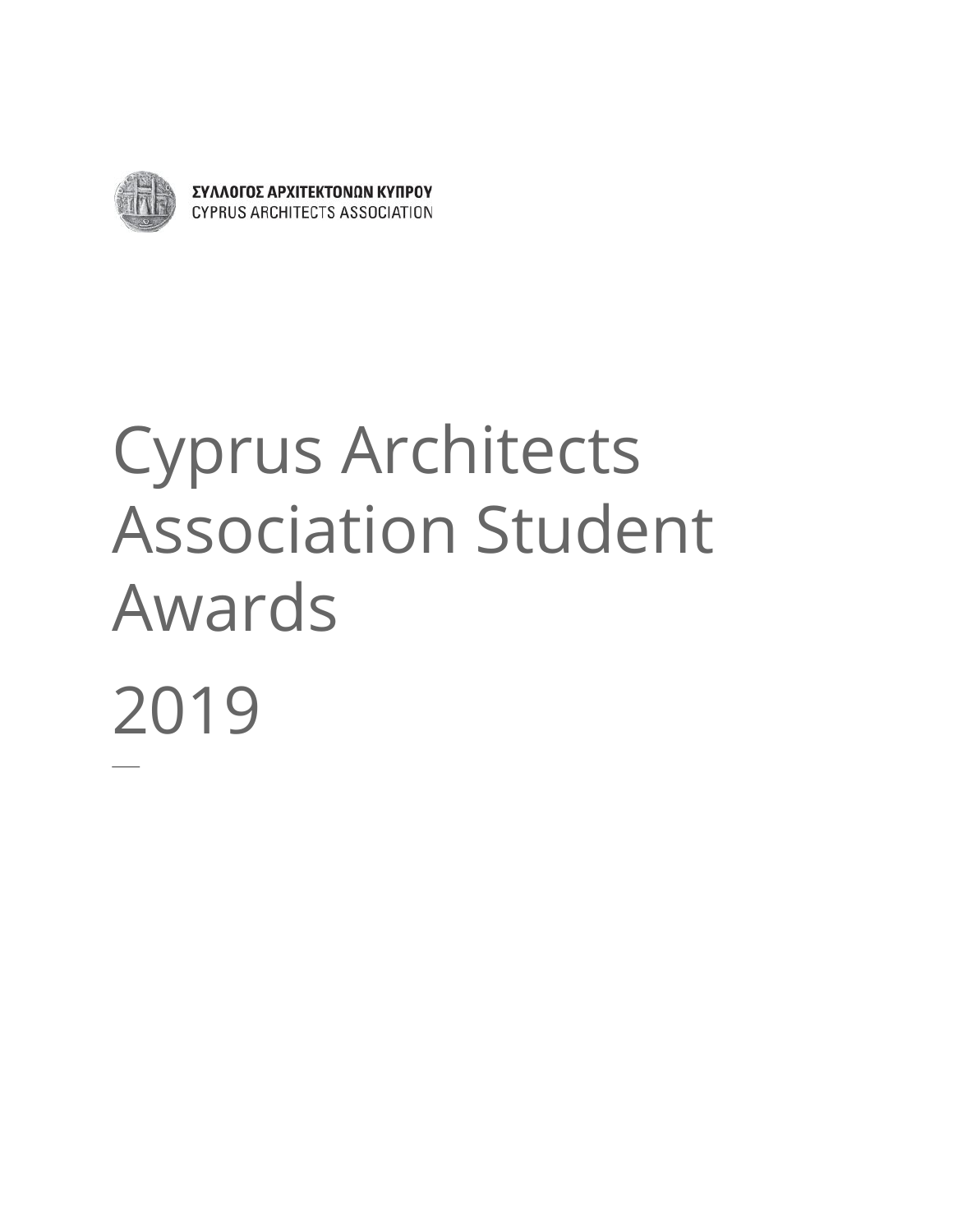

#### CONTENTS

| <b>Description</b>                                                | $\overline{2}$ |
|-------------------------------------------------------------------|----------------|
| Eligibility                                                       | $\overline{2}$ |
| <b>Awarding Criteria</b>                                          | 3              |
| Judges 2019                                                       | 3              |
| <b>Application Submission Information</b>                         | 3              |
| <b>Intellectual property rights</b>                               | $\overline{4}$ |
| <b>Timetable</b>                                                  | 5              |
| <b>CAA Student Architecture Awards</b><br><b>Application form</b> | 6<br>6         |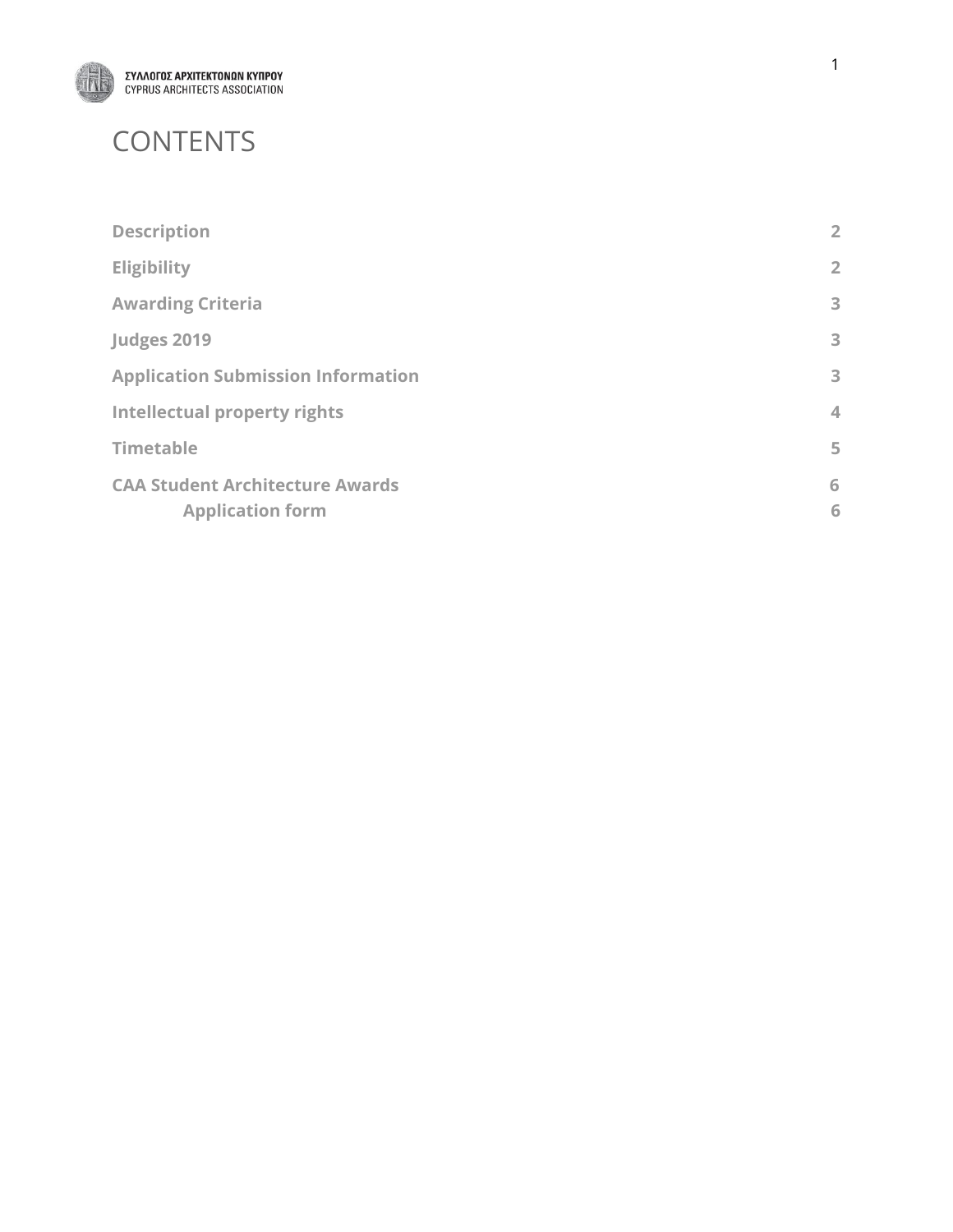

### <span id="page-2-0"></span>**Description**

The Cyprus Architects Association is calling for entries to participate in the first Student Awards 2019. The contest calls students of Architecture to submit projects that have been completed in the 2018-2019 academic year.

The contest aims at revealing the broad impact of Architecture in society as well as to reveal the originality and excellence in architectural education. The entries are expected to have deployed:

- Thorough and original analysis and reflection on the brief.
- Completed and rich undertake of the chosen theme.
- Critical thinking and analysis.
- An understanding of Architecture's social reach, it's role towards the public interest and sustainability.

The Cyprus Architects Association invites students of Architecture to submit their projects for one of the two following categories:

- **● Degree Project (4th year/degree/ RIBA I or equivalent)**
- **● Diploma Project (5th year/diploma/ RIBA II or equivalent)**

The Cyprus Architects Association will also award a project and up to three commendations for each category.

Note: The Greek version of this document will prevail if any discrepancies are noted between the English and Greek versions.

## <span id="page-2-1"></span>Eligibility

Eligible to submit: Students or student groups that have studied in a degree or masters degree programme recognized by ETEK or an equivalent institute, for the purpose of registration to a professional board (for example an architect's diploma 4th and 5th year, RIBA Part I and RIBA part II or equivalent) during the 2018-2019 academic year. Students (or student groups) of architecture must be registered with the Cyprus Architects Association as "student members" or "regular members".

Eligible projects: Projects that have been conducted during the previous academic year (2018-2019) as part of an Architectural Composition module; degree or diploma level as described in the aforementioned paragraphs.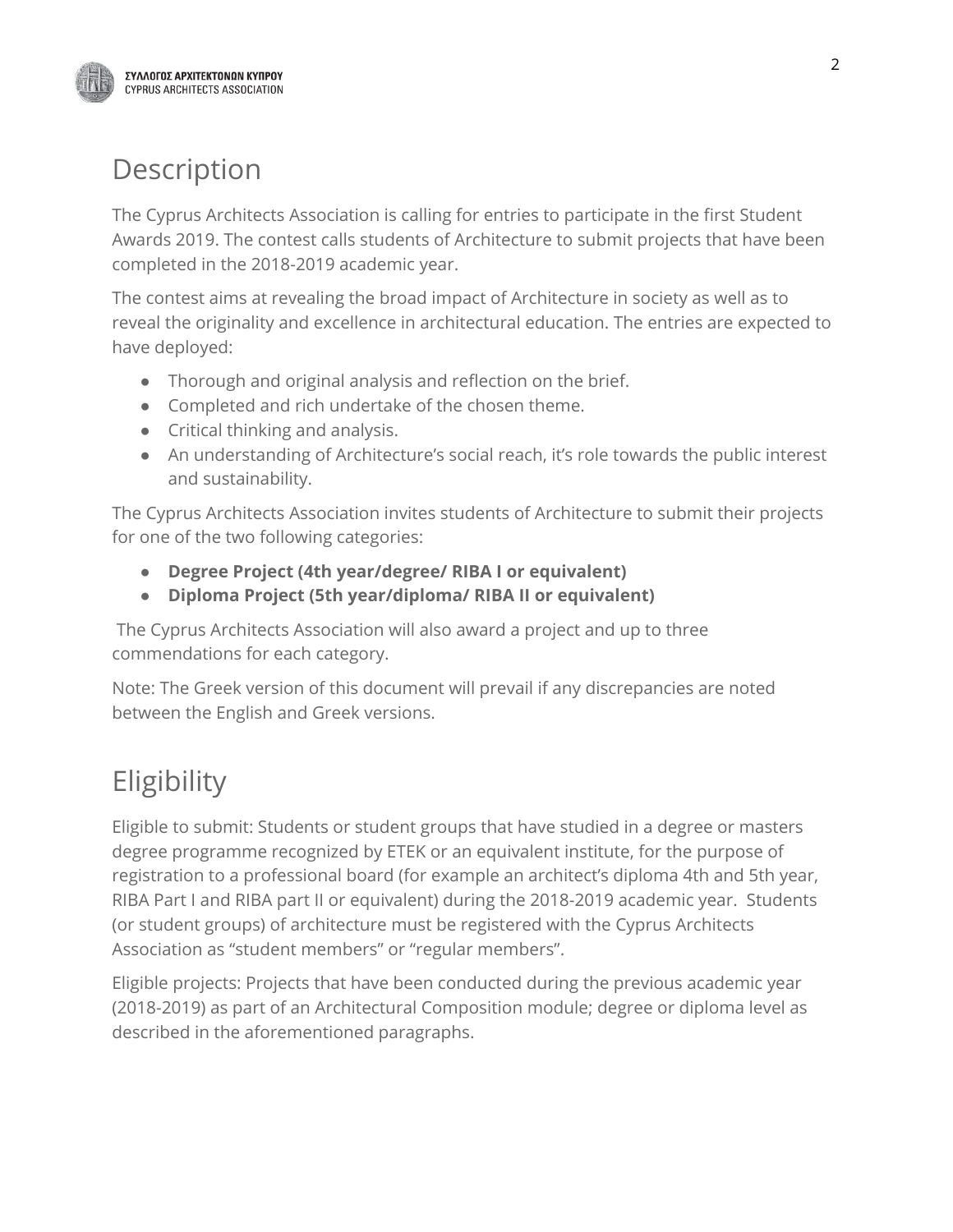

### Awarding Criteria

The submissions will be awarded using the following criteria:

- The architectural ambition, ideas involved and scope of innovation.
- Design approach as it is reflected in all aspects of the design.
- Suitability of goal in connection to the theme of the project, and reflection on broader design themes such as sustainability and accessibility.
- Relationship of the project to the social and physical environment.
- Spatial understanding and usability.
- <span id="page-3-0"></span>● Material composition and attention to detail.

#### Jury

The Jury will be announced at a later stage.

#### Application Submission

The candidates should submit their projects in digital form using a CD / DVD / USB Drive and in physical form which contains the following:

- Application form
- 2 A1 JPG panels in high resolution (minimum 300dpi) and at least 59.4 centimetres in the shortest dimension. The panels should be numbered as 01 and 02. If more panels are submitted they will be discarded.
- Project description (up to 200 words) written in Greek or English language.
- **2 Α1 panels should be submitted in printed form and mounted on 3mm thick foam-board.**

None of the submitted files (printed or digital) should contain the name and/or surname of the student, the tutor, or the School of Architecture. Applications that contain such information will be disqualified.

The applications MUST be submitted to the CAA offices at the dates and times that follow.

CAA is not responsible for projects that have not been delivered, or for lost items / packages and will not be subjected to any postage fees, VAT or postage costs that may arise from the transportation of applications.

It is suggested that the projects are posted through the Cyprus Post or by a private delivery company with a delivery receipt, or handed in at CAA offices in the following address: Stasicratous 24, office 201 – 202, 1065 Nicosia at the following dates and times ONLY: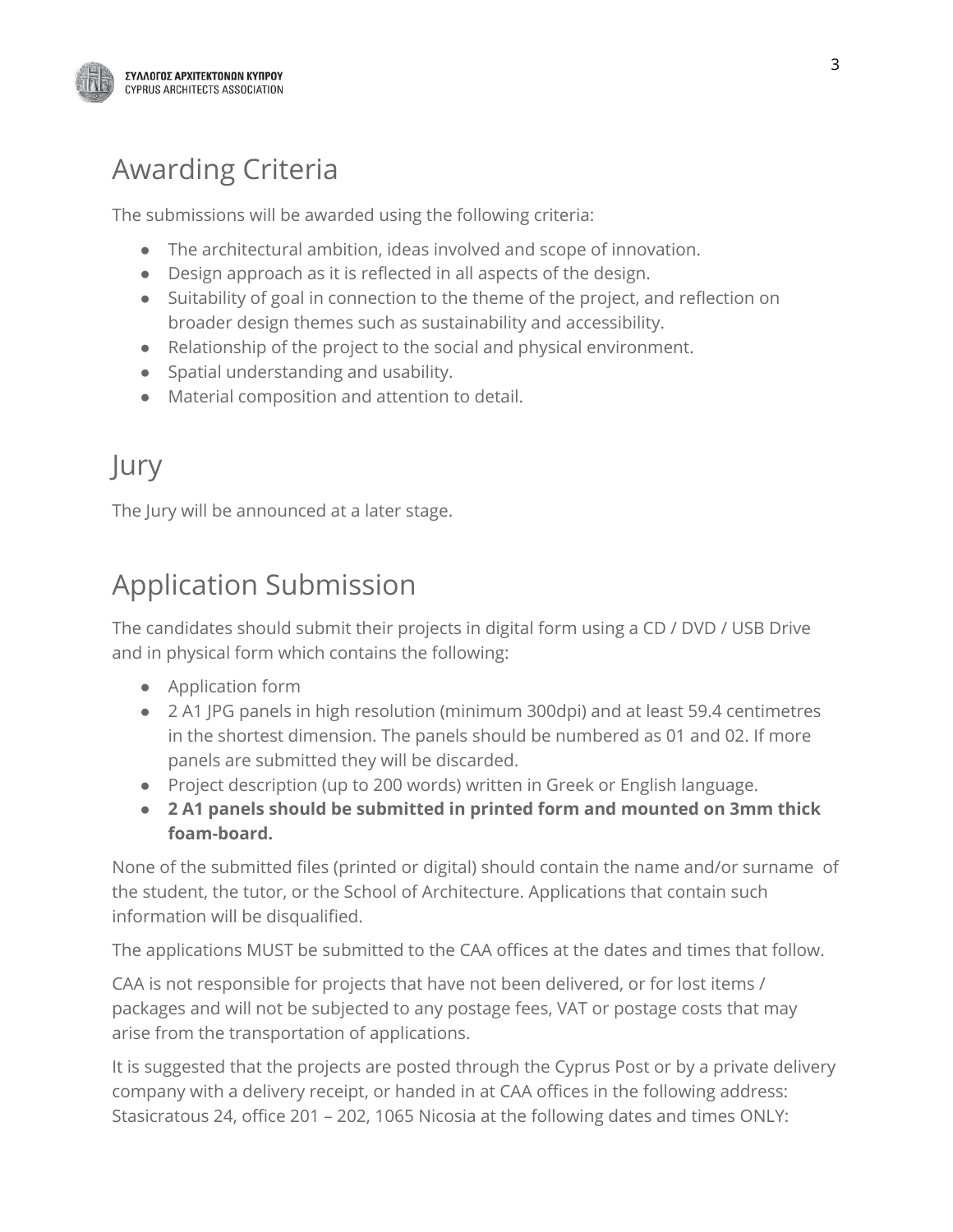

Diploma / Degree Project: Wednesday 18th of December (from 9 a.m. to 5 p.m.)

The applicants are expected to ensure that their work is collected from the CAA offices after the show's completion - no later than the 17th of January 2020.

#### <span id="page-4-0"></span>Awards

Diploma Project Prize award and bursary €500

Degree Project Prize award and bursary €300

Commendations for both categories will be awarded an honorary certificate, bursary €100 and an architectural book.

## Intellectual property and rights

The Cyprus Architects Association (CAA) does not acquire any intellectual property rights over any projects submitted for the CAA Student Awards.

By applying, the candidates give their consent to the CAA to: present and publish the submissions (in printer or digital form) for all purposes in relation to the CAA Student Awards or other non-profit purposes.

This includes the sharing of the submitted projects descriptions and images with third party actors, their presentation in shows, in lectures - using the author's name -, and in publications by the CAA.

By submitting their application to the CAA Student Awards, the candidate(s) confirm that the submission and all related information submitted and/or given towards the supporting of the application does not violate the intellectual property law or any other rights of any third party actor. This means that the application and its submitted information by the candidate(s) must be their own work or referencing the owner of the work.

<span id="page-4-1"></span>The Cyprus Architects Association can - under the proper circumstances and discreet reach - edit, delete or cancel any application for the CAA Student Awards that contains or is alleged to contain third party intellectual property.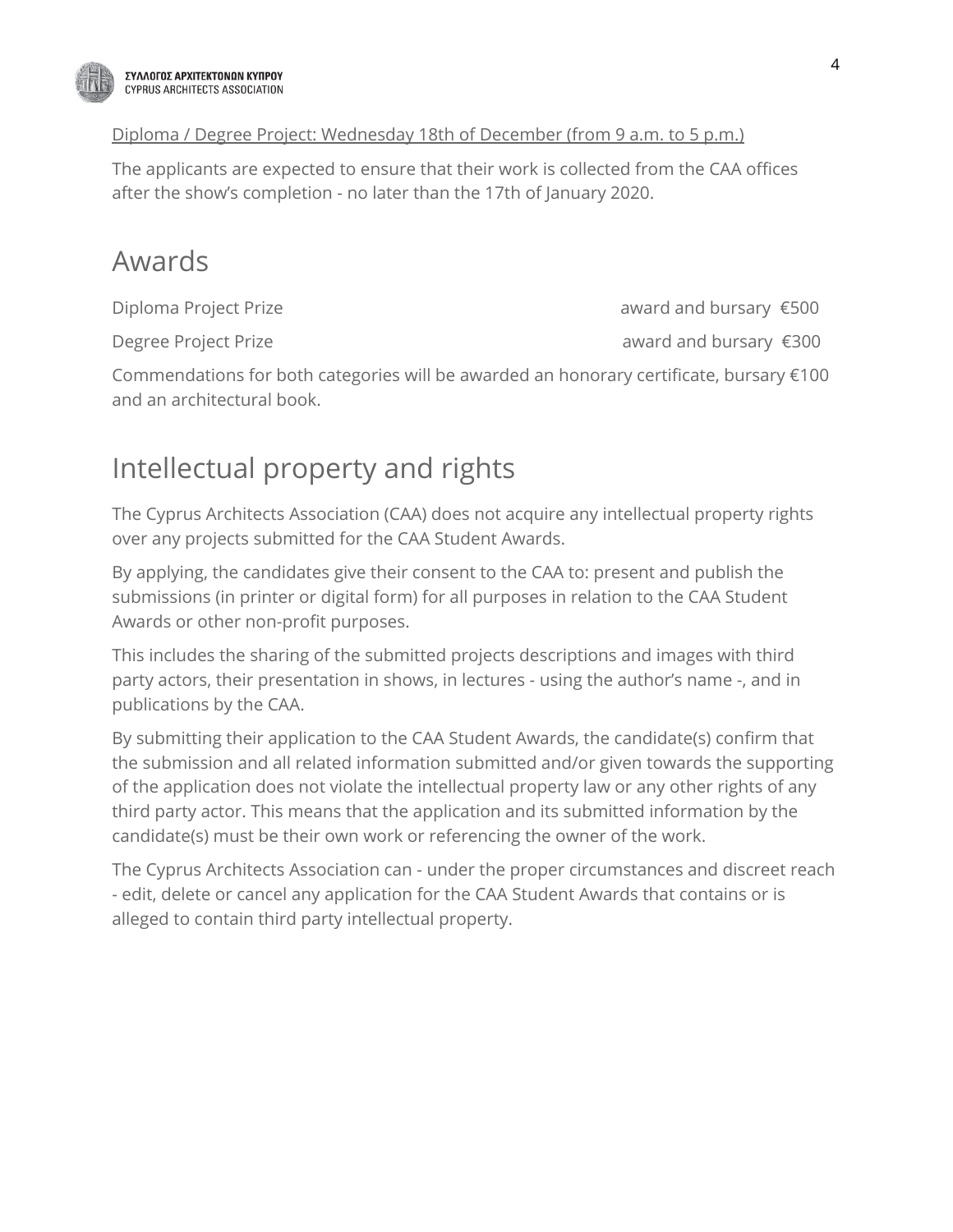

#### Timetable

| Public Release                             |                         | 15.11.2019 |
|--------------------------------------------|-------------------------|------------|
| Enquiries                                  |                         | 29.11.2019 |
| <b>Publication of Answers</b>              |                         | 06.12.2019 |
| Submission deadline for all categories     | 9:00 - 17:00 18.12.2019 |            |
| Award ceremony - exhibition of all entries |                         | 27.12.2019 |

Questions regarding the CAA Student Architecture Awards should be addressed to the administration office of the jury at the following email: [cyprus.architects.association@cytanet.com.cy](mailto:cyprus.architects.association@cytanet.com.cy)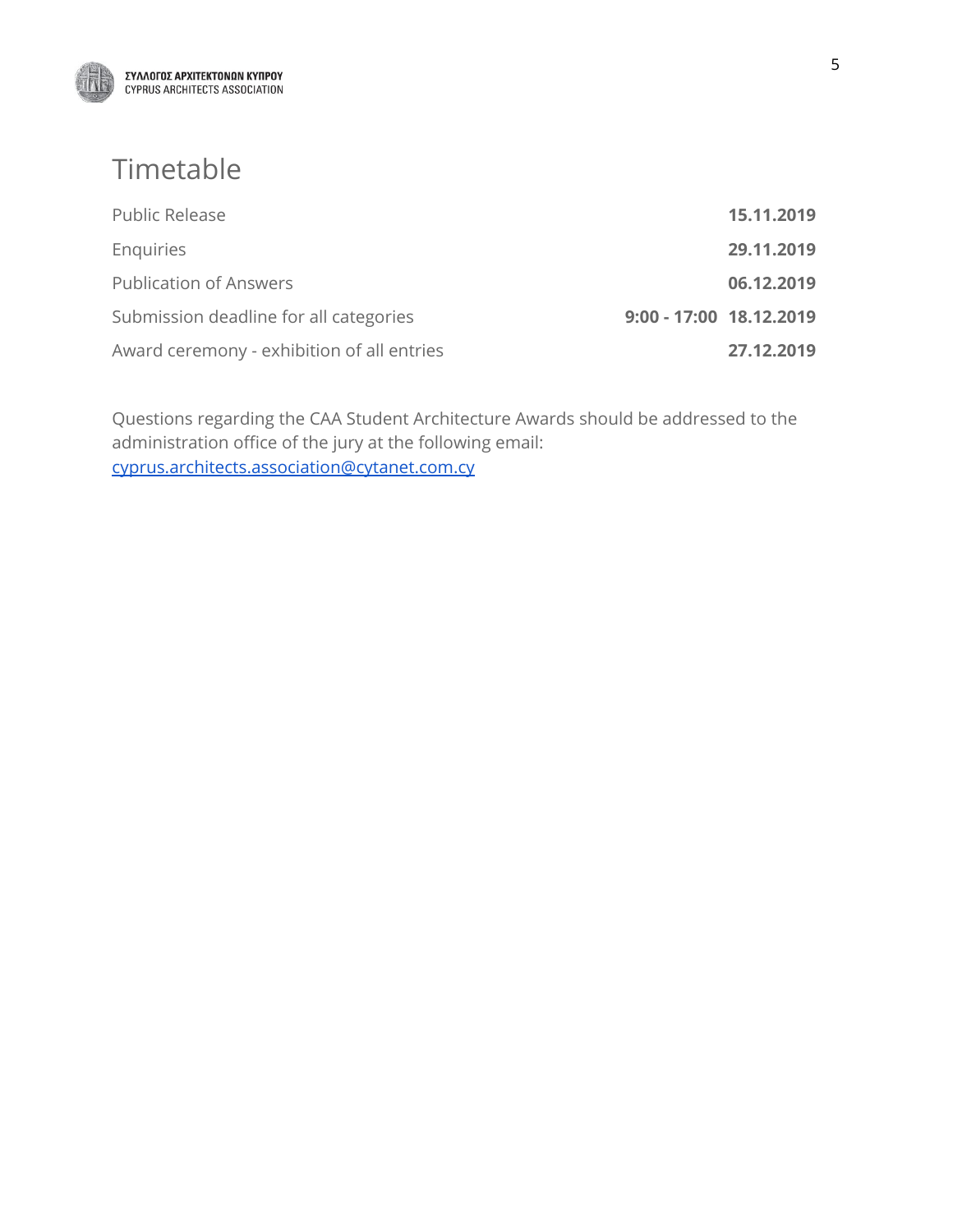

# <span id="page-6-0"></span>Cyprus Architects Association Student Awards 2019

#### <span id="page-6-1"></span>Application form

| <b>Personal Information</b>              |      |            |                           |  |
|------------------------------------------|------|------------|---------------------------|--|
| Name:                                    |      | Surname:   |                           |  |
| Email:<br>(activated until January 2020) |      | Telephone: | (mobile number preferred) |  |
| <b>CAA Registration Number:</b>          | Sex: |            | D.O.B.:                   |  |

| <b>Academic Information</b>                                                                             |
|---------------------------------------------------------------------------------------------------------|
| School of Architecture:<br>(The School of Architecture under which the submitted project was conducted) |
| Degree/Diploma<br>(Degree name/diploma which concerns the submitted project; i.e. BA Architecture)      |
| Tutor:                                                                                                  |